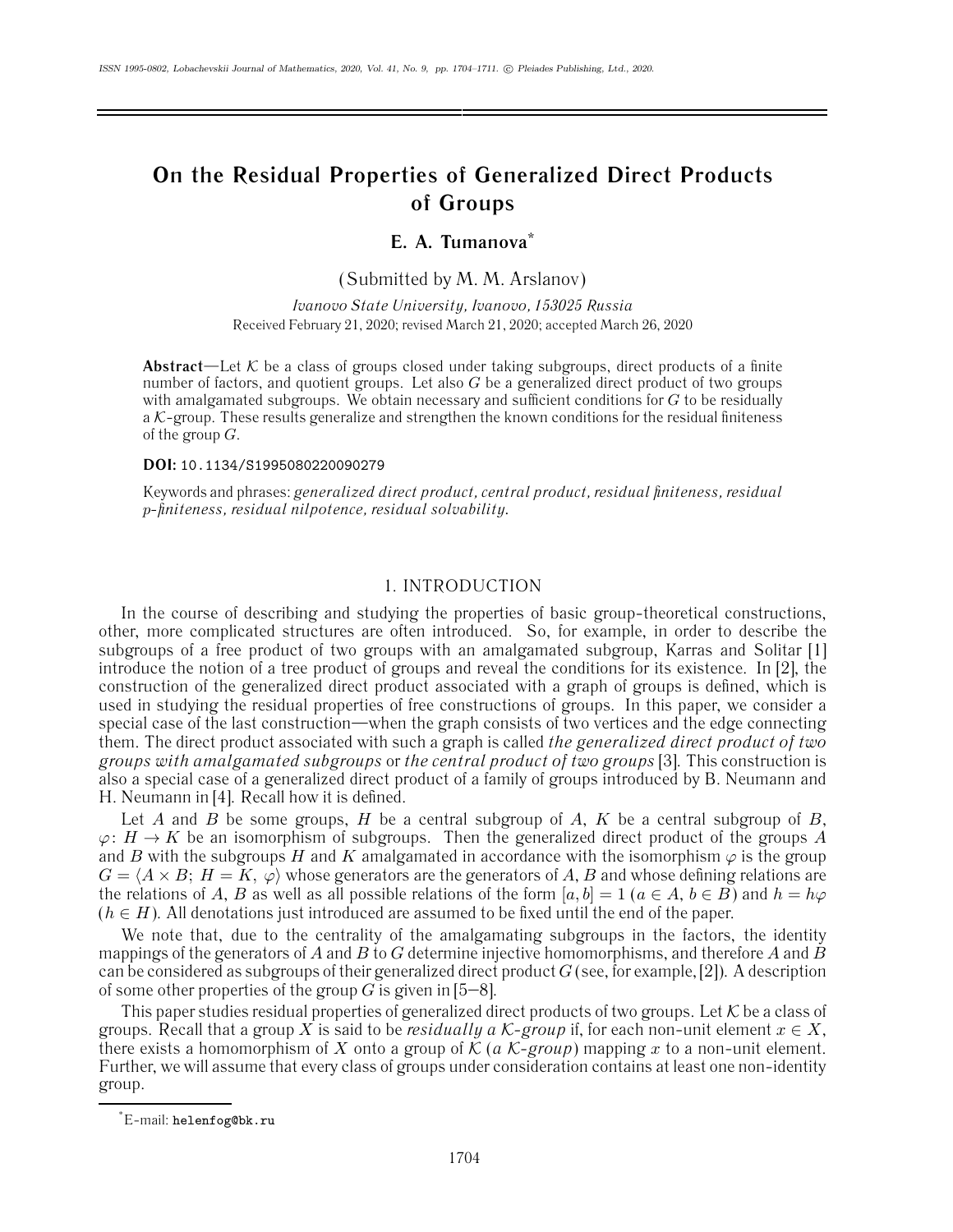One of the most effective methods for studying residual properties of group-theoretic constructions is the so-called "filtration technique". Initially, it was proposed by Baumslag [9] with the aim of studying the residual finiteness of generalized free products of two groups. A similar method for researching the residual finiteness of HNN-extensions was indicated in [10]. The adaptation of the filtration technique, which made possible its using to study the residual finiteness of generalized direct products of two groups, was performed by Moldavanskii and Agafonova [5].

In [11, 12], the author proposed an approach that allowed using the filtration technique to research the approximability of generalized free products and HNN-extensions not by a specific class, but by a set of classes of groups satisfying certain conditions. This approach led to a number of results on the approximability of these constructions by various classes of groups (see, for example, [11–14]). The aim of this paper is to extend the methodology for studying approximability by a set of classes of groups to generalized direct products of two groups.

For the construction of a generalized direct product, the closeness under taking subgroups, extensions, and quotient groups is fixed as a requirement imposed on the approximating class. Moreover, in proving the main results, the requirement of closeness of the class under taking extensions is weakened to the closeness under taking direct products of a finite number of factors. Further, for the sake of brevity, the last condition will be called simply the closeness under taking direct products. The examples of classes closed under taking subgroups, extensions, and quotient groups are the classes of all finite groups, finite p-groups (where p is a prime number), finite  $\pi$ -groups (where  $\pi$  is a non-empty set of primes), solvable groups, polycyclic groups, all periodic groups. If, instead of the closeness under taking extensions, we require the closeness of the class under taking direct products, then the above list can be supplemented by the classes of all nilpotent groups, solvable groups of derived length at most  $n$ , nilpotent groups having nilpotency class at most  $n$  (where  $n\geqslant 1$  ). Note that the closeness under taking subgroups, quotient groups, extensions and direct products is preserved when intersecting the classes of groups.

The main results of the paper are contained in Theorems 1 and 2 below. To state the first of them, we recall a number of concepts going back to [9].

A family  $\{Y_i\}_{i\in\mathcal{I}}$  of normal subgroups of a group X is said to be *a filtration* if  $\bigcap_{i\in\mathcal{I}} Y_i = 1$ . Subgroups R and S of the groups A and B respectively are called  $(H, K, \varphi)$ -compatible if  $(H \cap R)\varphi =$  $K \cap S$ . In addition, for a class K and a group X, we denote by  $\mathcal{K}^*(X)$  the family of subgroups of X such that  $Y \in \mathcal{K}^*(X)$  if and only if Y is normal in X and  $X/Y \in \mathcal{K}$ .

**Theorem 1.** *Let* K *be an arbitrary class of groups, and let*  $\{(R_\lambda, S_\lambda)\}_{\lambda \in \Lambda}$  *be the family of all pairs of*  $(H, K, \varphi)$ -compatible subgroups of  $K^*(A)$  and  $K^*(B)$  respectively.

1. *If* K *is closed under taking subgroups and* G *is residually a* K*-group, then each of the families*  $\{R_{\lambda}\}_{\lambda \in \Lambda}$ ,  $\{S_{\lambda}\}_{\lambda \in \Lambda}$  *is a filtration.* 

2. Let K be closed under taking direct products and quotient groups. If  $\{R_\lambda\}_{\lambda \in \Lambda}$ ,  $\{S_\lambda\}_{\lambda \in \Lambda}$  are *filtrations and at least one of the quotient groups* A/H*,* B/K *is residually a* K*-group, then* G *is residually a* K*-group.*

This theorem generalizes and strengthens the conditions for the residual finiteness of a generalized direct product with amalgamated subgroups, which were obtained in [5].

If the class  $K$  is closed under taking subgroups, direct products, and quotient groups, then the difference between the necessary and sufficient conditions delivered by Theorem 1 consists only in the requirement for one of the groups  $A/H$  and  $B/K$  to be residually a K-group. The paper ends with the examples showing that this requirement is not necessary for G to be residually a  $K$ -group (Example 1), but at the same time it cannot be discarded (Example 2). This situation is different from the case of a free product of two groups with central amalgamated subgroups (see [11, Proposition 13] and Proposition 3 below).

It is a non-trivial problem to check whether the families  ${R_\lambda}_{\lambda \in \Lambda}$  and  ${S_\lambda}_{\lambda \in \Lambda}$  indicated in Theorem 1 are filtrations. Therefore, certain restrictions imposed on the factors and the amalgamated subgroups are found, which make it possible to simplify the solution to this problem. The main of them is the requirement for one of the factors to be  $K$ -regular in the corresponding amalgamated subgroup [11]. Recall what it consists of.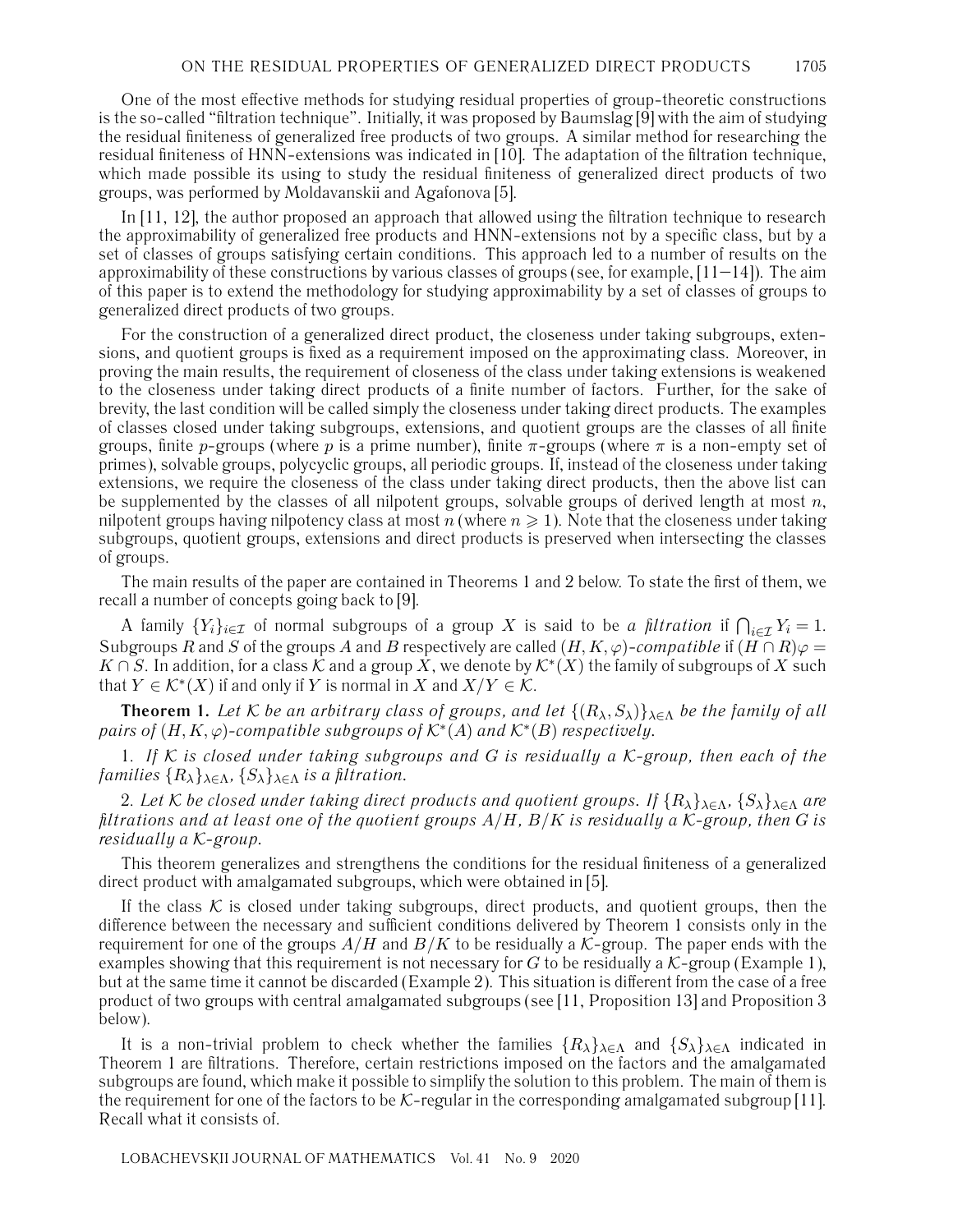### 1706 TUMANOVA

Let K be an arbitrary class of groups and X be a group. We say that X is  $K$ -regular in its normal subgroup Y if, for any subgroup  $M \in \mathcal{K}^*(Y)$ , which is normal in X, there exists a subgroup  $N \in \mathcal{K}^*(X)$ such that  $N \cap Y = M$ .

**Theorem 2.** *Let* K *be a class of groups closed under taking subgroups, direct products, and quotient groups. If* A *and* B/K *are residually* K*-groups and* B *is* K*-regular in* K*, then* G *is residually a* K*-group.*

Theorem 2 has a number of corollaries, which, in turn, simplify the verification of the  $K$ -regularity condition.

**Corollary 1.** *Let* K *be a class of groups closed under taking subgroups, extensions, and quotient groups. If* A *is residually a*  $K$ -group and  $K \in \mathcal{K}^*(B)$ , then G is residually a K-group.

If a class K consists only of periodic groups, then we denote by  $\pi(\mathcal{K})$  the set of all prime divisors of the orders of the elements of all K-groups. A subgroup Y of a group X is called  $\pi(\mathcal{K})'$ -isolated in X if, for any element  $x \in X$  and for any prime number  $q \notin \pi(\mathcal{K})$ , it follows from the inclusion  $x^q \in Y$  that  $x \in Y$ .

**Corollary 2.** *Let* K *be a class of groups closed under taking subgroups, extensions, and quotient groups,* A *be residually a* K*-group,* B *be a finitely generated nilpotent group.*

1. *If* K *contains at least one non-periodic group, then* G *is residually a* K*-group.*

2. *If* K *consists only of periodic groups and* K *is* π(K) *-isolated in* B*, then* G *is residually a* K*-group.*

We note that, as Example 1 below shows, the requirement for K to be  $\pi(\mathcal{K})'$ -isolated in B is not necessary for G to be residually a  $K$ -group.

**Corollary 3.** *Let* K *be a class of groups closed under taking subgroups, extensions, and quotient groups,* A *and* B *be residually* K*-groups,* H *and* K *be subgroups of finite rank. If at least one of the groups* A *and* B *is residually a torsion-free* K*-group, then* G *is residually a* K*-group.*

#### 2. PROOF OF THEOREMS

Before proceeding directly to the proof of the formulated statements, we note some easily verifiable properties of the group  $G$ .

Since H and K lie in the centers of A and B respectively, then the set  $L = \{h(h\varphi)^{-1} | h \in H\}$  is a central subgroup of the direct product  $D = A \times B$  and G is isomorphic to the quotient group  $D/L$ . An arbitrary element of G either is contained in one of the factors, or is represented as a product of two elements contained in the factors, but not included in the amalgamated subgroups. Indeed, let  $g \in G$ and  $g = ab$ , where  $a \in A$ ,  $b \in B$ . If  $a \in H$ , then  $a = a\varphi \in K$  and  $g \in B$ . If  $b \in K$ , then  $b = b\varphi^{-1} \in H$ and  $q \in A$ . The case remains when  $a \in A \setminus H$  and  $b \in B \setminus K$ .

Just as for the construction of a generalized free product of two groups, the combination of the normality of subgroups in the factors and their  $(H, K, \varphi)$ -compatibility allows us to consider the generalized direct product of the corresponding quotient groups along with the generalized direct product G. Namely, if  $R \leq A$  and  $S \leq B$  are normal  $(H, K, \varphi)$ -compatible subgroups, then the map  $\varphi_{R,S}$ :  $HR/R \rightarrow KS/S$  acting by the rule  $(hR)\varphi_{R,S} = (h\varphi)S$ , where  $h \in H$ , is correctly defined and is an isomorphism of the subgroup  $HR/R$  of the quotient group  $A/R$  onto the subgroup  $KS/S$  of the quotient group  $B/S$ . The presence of the isomorphism  $\varphi_{R,S}$  allows us to construct the generalized direct product  $G_{R,S} = \langle A/R \times B/S; HR/R = KS/S, \varphi_{R,S} \rangle$  of the groups  $A/R$  and  $B/S$  with the subgroups  $HR/R$  and  $KS/S$  amalgamated in accordance with the isomorphism  $\varphi_{R,S}$ . It is easy to see that the word mapping, which continues the identity mapping of the generators of G to the group  $G_{R,S}$ , takes all the defining relations of G into the equalities valid in  $G_{R,S}$ . Therefore, it determines a surjective homomorphism  $\rho_{R,S}$ :  $G \rightarrow G_{R,S}$ , whose action on A and B coincides with the action of the natural homomorphisms  $A \to A/R$  and  $B \to B/S$ .

#### *Proof of Theorem 1*.

**1.** Take an arbitrary non-unit element  $a \in A$ . Since G is residually a K-group, then there exists a homomorphism  $\sigma$  of G onto a K-group X such that  $a\sigma \neq 1$ . Let  $N = \text{ker }\sigma$ ,  $R = A \cap N$ , and  $S = B \cap N$ .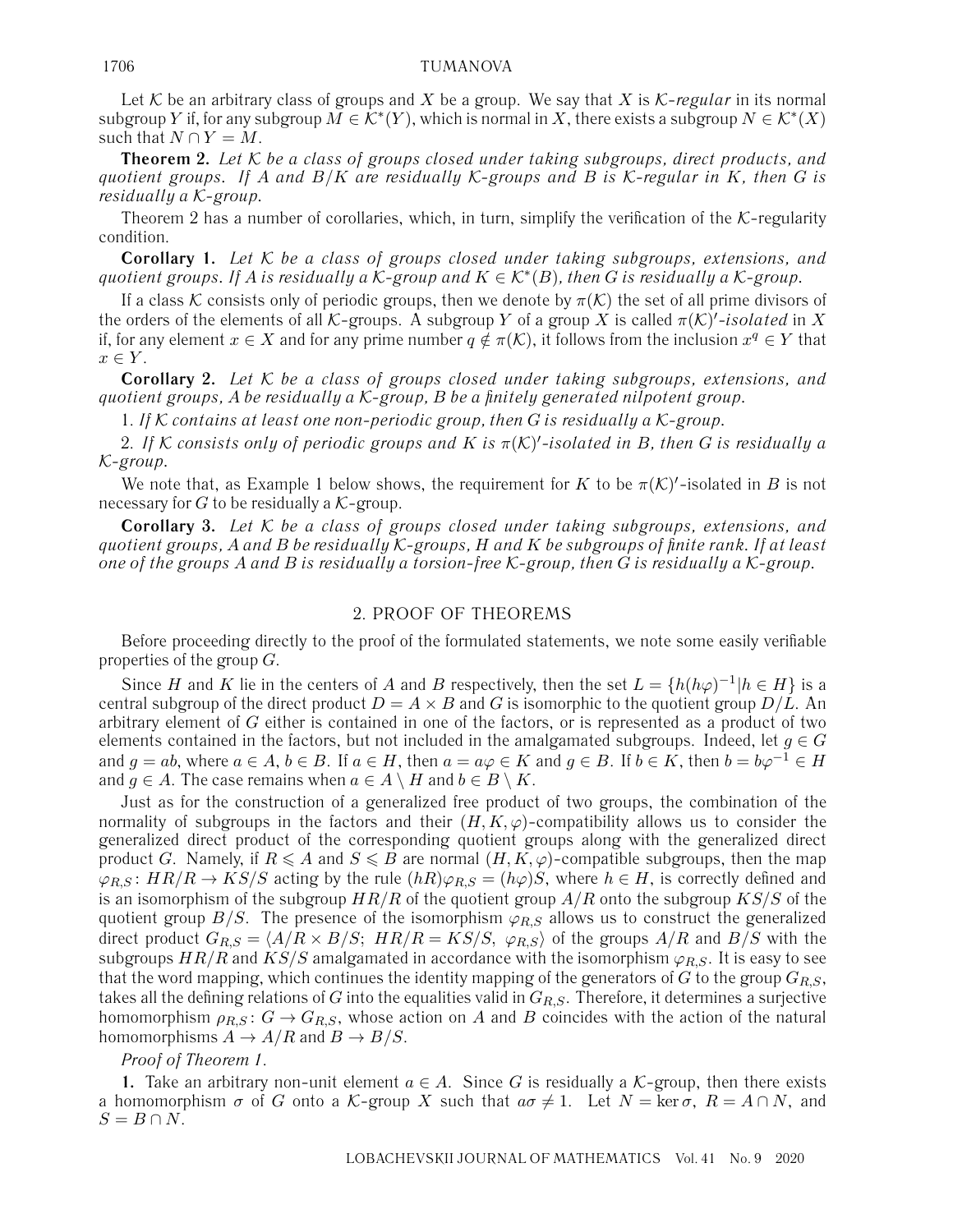Obviously, R and S are normal in A and B respectively. Because K is closed under taking subgroups, it follows from the relations  $G/N \cong X \in \mathcal{K}$ ,  $A/R \cong AN/N$ , and  $B/S \cong BN/N$  that  $A/R \in \mathcal{K}$  and  $B/S \in \mathcal{K}$ . Let us show that R and S are  $(H, K, \varphi)$ -compatible, i.e.  $(H \cap R)\varphi = K \cap S$ .

Since  $H \cap R = H \cap (A \cap N) = H \cap N$  and  $K \cap S = K \cap (B \cap N) = K \cap N$ , it is sufficient to prove that  $(H \cap N)\varphi = K \cap N$ . If x is an arbitrary element of  $(H \cap N)\varphi$ , then  $x = h\varphi$  for a suitable  $h \in$  $H \cap N$ . Because  $h = h\varphi$ , it follows that  $x \in K \cap N$ , and so  $(H \cap N)\varphi \subseteq K \cap N$ . Conversely, if  $x \in K \cap N$ , then there exists  $h \in H$  such that  $x = h\varphi$ . As above, using the relation  $h = h\varphi$ , we get  $h \in N$ , and so  $K \cap N \subseteq (H \cap N)\varphi$ .

Thus, R and S are  $(H, K, \varphi)$ -compatible, and hence the pair  $(R, S)$  belongs to  $\{(R_\lambda, S_\lambda)\}_{\lambda \in \Lambda}$ . Since  $a \notin N$  by the choice of  $\sigma$ , we have  $a \notin R$ . Therefore,  $\bigcap_{\lambda \in \Lambda} R_{\lambda} = 1$ , i.e.  $\{R_{\lambda}\}_{\lambda \in \Lambda}$  is a filtration.

It is similarly proved that  $\{S_{\lambda}\}_{{\lambda}\in{\Lambda}}$  is a filtration.

**2.** For an arbitrary non-unit element  $g \in G$ , we construct a homomorphism of G onto a group of K such that the image of  $g$  is different from 1. Consider three cases.

*Case 1.*  $g \in A$ .

Because  $\{R_\lambda\}_{\lambda\in\Lambda}$  is a filtration, there exists  $\lambda\in\Lambda$  such that  $g\notin R_\lambda$ . Let  $S_\lambda$  be a subgroup of  $\mathcal{K}^*(B)$ which is  $(H, K, \varphi)$ -compatible with  $R_\lambda$ . Consider the homomorphism  $\rho_{R_\lambda, S_\lambda} : G \to G_{R_\lambda, S_\lambda}$ .

Since  $R_\lambda \in \mathcal{K}^*(A), S_\lambda \in \mathcal{K}^*(B)$ , and  $\mathcal K$  is closed under taking direct products, then  $A/R_\lambda \times B/S_\lambda \in$ K. The group  $G_{R_{\lambda},S_{\lambda}}$  is isomorphic to a quotient group of  $A/R_{\lambda} \times B/S_{\lambda}$  and so belongs to K because this class is closed under taking quotient groups. Since  $g \in A \setminus R_\lambda$  and  $\rho_{R_\lambda,S_\lambda}$  acts on A as the natural homomorphism  $A \to A/R_\lambda$ , then  $g\rho_{R_\lambda,S_\lambda} \neq 1$ . Thus,  $\rho_{R_\lambda,S_\lambda}$  is the desired homomorphism.

*Case 2.*  $g \in B$ .

This case is considered similarly.

*Case 3.*  $g = ab$ , where  $a \in A \setminus H$  and  $b \in B \setminus K$ .

For definiteness, we assume that  $A/H$  is residually a K-group. It is easy to see that H and B are normal  $(H, K, \varphi)$ -compatible subgroups of A and B respectively. This allows us to consider the group  $G_{H,B} \cong A/H$  and the homomorphism  $\rho_{H,B}$ :  $G \to G_{H,B}$ . Since  $a \notin H$ , then  $a\rho_{H,B} = aH$  is a non-unit element of the residually K-group  $G_{H,B}$ . Therefore, there exists a homomorphism  $\sigma$  of  $G_{H,B}$  onto a K-group such that  $(a\rho_{H,B})\sigma \neq 1$ . Because  $g(\rho_{H,B}\sigma)=(a\rho_{H,B})\sigma$ , we have that  $\rho_{H,B}\sigma$  is the desired homomorphism.  $\Box$ 

*Proof of Theorem 2.* Let  $\{(R_\lambda, S_\lambda)\}_{\lambda \in \Lambda}$  be the family of all pairs of  $(H, K, \varphi)$ -compatible subgroups of  $\mathcal{K}^*(A)$  and  $\mathcal{K}^*(B)$  respectively. First, we show that  $\{R_\lambda\}_{\lambda\in\Lambda}$  is a filtration.

Let a be an arbitrary non-unit element of A. Since A is residually a  $K$ -group, there exists a subgroup  $R \in \mathcal{K}^*(A)$  which does not contain a. Obviously,  $H \cap R$  is a normal subgroup of H and  $H/H \cap R \cong HR/R \leq A/R$ . Since  $R \in \mathcal{K}^*(A)$  and K is closed under taking subgroups, it follows that  $H \cap R \in \mathcal{K}^*(H)$ . Let  $V = (H \cap R)\varphi$ . Then  $V \in \mathcal{K}^*(K)$  because  $\varphi$  is an isomorphism, and V lies in the center of B. By the K-regularity of B in K, there exists a subgroup  $S \in \mathcal{K}^*(B)$  such that  $V = K \cap S$ . Then R and S are  $(H, K, \varphi)$ -compatible subgroups of  $\mathcal{K}^*(A)$  and  $\mathcal{K}^*(B)$  respectively, and so  $R \in \{R_\lambda\}_{\lambda \in \Lambda}$ . Thus, an arbitrary non-unit element of A does not belong to a subgroup of  $\{R_\lambda\}_{\lambda \in \Lambda}$ , and hence this family is a filtration.

Next, we verify that  $\{S_\lambda\}_{\lambda \in \Lambda}$  is also a filtration. To do this, we take an arbitrary non-unit element  $b \in B$  and find a subgroup  $S \in \{S_{\lambda}\}_{\lambda \in \Lambda}$  such that  $b \notin S$ . Consider two cases.

*Case 1.*  $b \in K$ .

Since  $b\varphi^{-1}$  is a non-unit element of A, we can, as in case 1, find a pair  $(R, S) \in \{(R_\lambda, S_\lambda)\}_{\lambda \in \Lambda}$  such that  $b\varphi^{-1} \notin R$ . Then  $b\varphi^{-1} \notin H \cap R$  and  $b \notin K \cap S$  because  $(H \cap R)\varphi = K \cap S$ . Since  $b \in K$ , it follows that  $b \notin S$ , and so S is the desired subgroup.

LOBACHEVSKII JOURNAL OF MATHEMATICS Vol. 41 No. 9 2020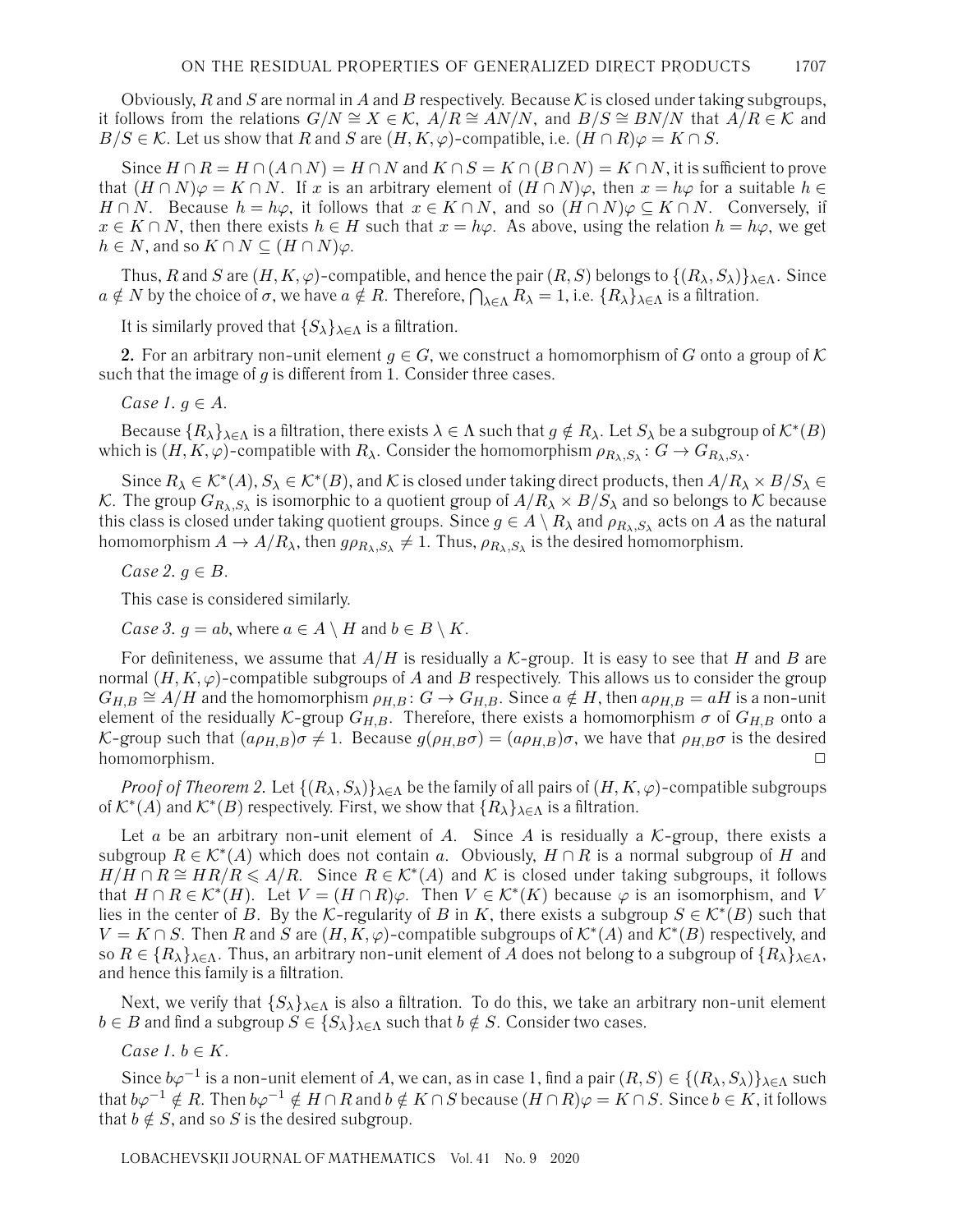*Case 2.*  $b \notin K$ .

Since  $b \notin K$ , then bK is a non-unit element of the residually K-group  $B/K$  and there exists a homomorphism  $\sigma$  of  $B/K$  onto a K-group such that  $(bK)\sigma \neq 1$ . Let  $S = \text{ker}(\varepsilon \sigma)$ , where  $\varepsilon: B \to B/K$ is the natural homomorphism. Then  $S \in \mathcal{K}^*(B)$  and  $b \notin S$ . Since  $K \subseteq S$ , we have  $K \cap S = K$ , and so  $(A, S) \in \{(R_{\lambda}, S_{\lambda})\}_{\lambda \in \Lambda}$ . Therefore, S is the desired subgroup.

Thus,  $\{R_\lambda\}_{\lambda \in \Lambda}$  and  $\{S_\lambda\}_{\lambda \in \Lambda}$  are filtrations, and G is residually a K-group by Theorem 1.

# 3. PROOF OF COROLLARIES

*Proof of Corollary 1*. It follows from the condition  $K \in \mathcal{K}^*(B)$  that B is K-regular in K. Indeed, consider the series  $1 \leqslant M \leqslant K \leqslant B$ , where M is an arbitrary subgroup of  $\mathcal{K}^*(K)$ . Since K lies in the center of B, then M is normal in B. The quotient group  $B/M$  is an extension of the K-group  $K/M$ by the K-group  $B/K$  and hence belongs to the class K due to its closeness under taking extensions. Therefore,  $M \in \mathcal{K}^*(B)$  and  $M = M \cap K$  because  $M \leq K$ . Thus, B is K-regular in  $K, B/K \in \mathcal{K}$ , and G is residually a K-group by Theorem 2.  $\Box$ 

To prove Corollary 2, the following auxiliary statements are used.

**Proposition 1** [15, Proposition 1]**.** *Let* K *be a class of groups closed under taking subgroups and direct products,* X *be an arbitrary group. Then the intersection of a finite number of subgroups of* K∗(X) *is again a subgroup of this family.*

**Proposition 2.** *Let* K *be a class of groups closed under taking subgroups, extensions, and quotient groups. If* K *contains at least one non-periodic group, then it includes all finitely generated nilpotent groups.*

*Proof.* Let X be a non-periodic K-group and x be an element of X of infinite order. Then the infinite cyclic group generated by x belongs to the class K due to its closeness under taking subgroups. Since K is closed under taking quotient groups, it also contains all finite cyclic groups. Therefore, all polycyclic groups belong to K because this class is closed under taking extensions. It is well known that every finitely generated nilpotent group is polycyclic (see, for example, [16, Theorem 17.2.2]). Thus, all finitely generated nilpotent groups belong to  $K$ .

Let K be a class of groups. A subgroup Y of a group X is called  $K$ -separable in this group if, for each  $x \in X \setminus Y$ , there exists a homomorphism  $\sigma$  of X onto a K-group such that  $x\sigma \notin Y\sigma$  [17].

**Proposition 3.** *Let* K *be a class of groups closed under taking quotient groups,* X *be a group,* Y *be a normal* K*-separable subgroup of* X*. Then* X/Y *is residually a* K*-group.*

*Proof.* Let xY be an arbitrary non-unit element of  $X/Y$ . Then  $x \notin Y$  and, by the K-separability of Y in X, there exists a subgroup  $N \in \mathcal{K}^*(X)$  such that  $x \notin YN$ . The last relation implies that  $xY \notin Y$  $YN/Y$ . Since  $N \in \mathcal{K}^*(X)$  and K is closed under taking quotient groups, then  $(X/Y)/(YN/Y)$  ≅  $X/YN \cong (X/N)/(YN/N) \in \mathcal{K}$ . Therefore, the natural homomorphism  $X/Y \to (X/Y)/(YN/Y)$ maps xY to a non-unit element of a K-group, and so  $X/Y$  is residually a K-group.

**Proposition 4.** *Let* K *be a class of groups consisting only of periodic groups and closed under taking subgroups and extensions. Then every* π(K) *-isolated subgroup of a finitely generated nilpotent group is* K*-separable.*

*Proof.* Let X be an arbitrary finitely generated nilpotent group, Y be its  $\pi(\mathcal{K})'$ -isolated subgroup. Let also  $\mathcal{F}_{\pi(K)}$  and  $\mathcal{FN}_{\pi(K)}$  denote the classes of all finite  $\pi(K)$ -groups and finite nilpotent  $\pi(K)$ -groups respectively.

By assumption, K contains at least one non-identity group. Therefore, the set  $\pi(\mathcal{K})$  is non-empty, and Y is  $\mathcal{F}_{\pi(K)}$ -separable in X by [18, Theorem 3]. Since any homomorphic image of a nilpotent group is again a nilpotent group, then Y turns out to be  $\mathcal{FN}_{\pi(\mathcal{K})}$ -separable in X. It is easy to see that any  $\mathcal{FN}_{\pi(K)}$ -group possesses a finite subnormal series, the orders of factors of which are prime numbers. All these numbers divide the order of the group and hence belong to  $\pi(\mathcal{K})$ . It follows from the definition of  $\pi(\mathcal{K})$  and the closeness of K under taking subgroups that, for every  $p \in \pi(\mathcal{K})$ , the cyclic group of order p belongs to K. Since K is closed under taking extensions, this implies that  $\mathcal{FN}_{\pi(K)} \subseteq \mathcal{K}$ . Thus, Y is  $K$ -separable in X.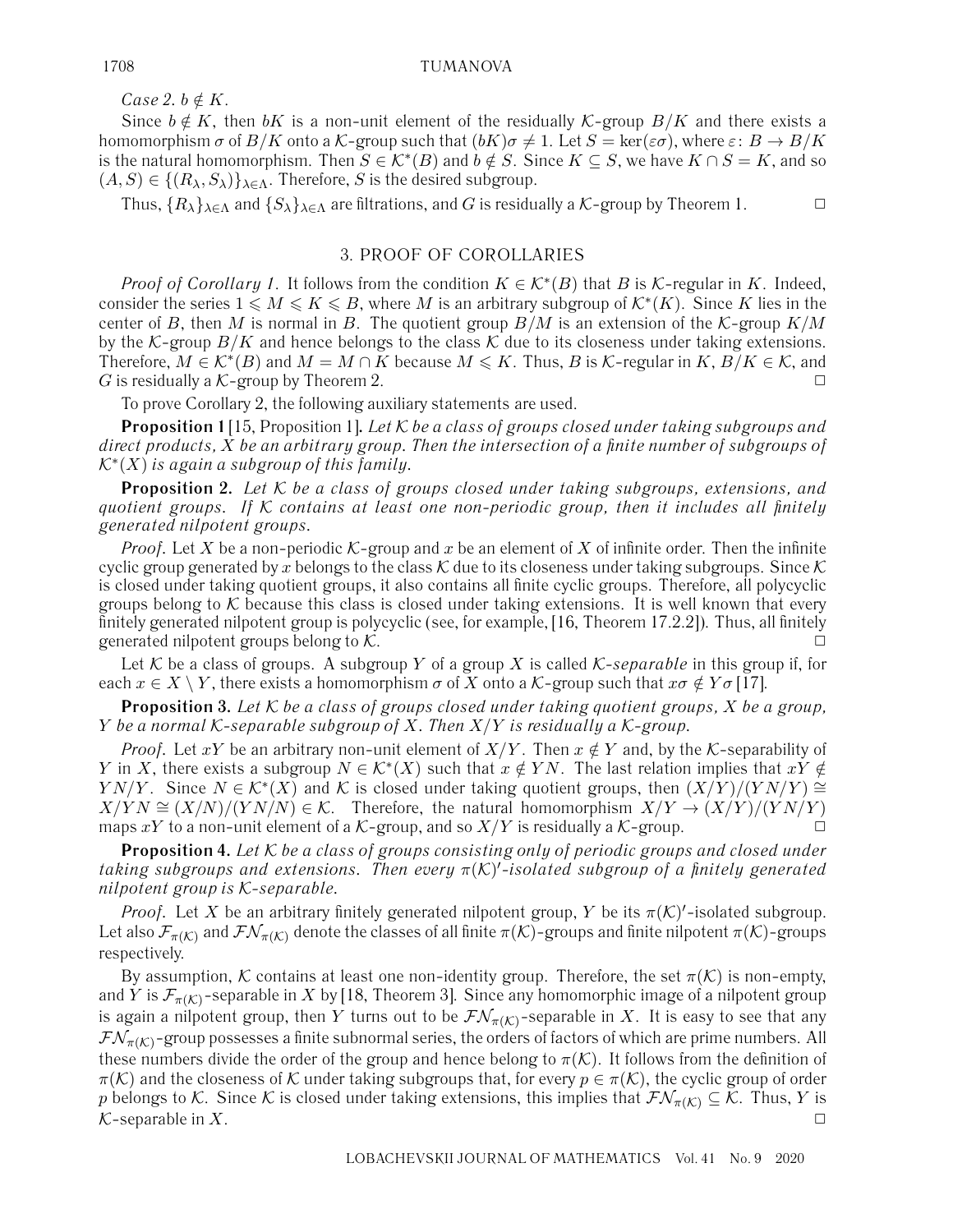**Proposition 5.** *Let* K *be a class of groups consisting only of periodic groups and closed under taking subgroups, extensions, and quotient groups. If* X *is a finitely generated nilpotent group,* Y *is a* π(K) *-isolated normal subgroup of* X*, then* X *is* K*-regular in* Y .

*Proof.* Take an arbitrary subgroup M of  $\mathcal{K}^*(Y)$ , normal in X, and find a subgroup  $N \in \mathcal{K}^*(X)$  such that  $N \cap Y = M$ . To do this, we first show that M is  $\pi(\mathcal{K})'$ -isolated in X.

Let x be an element of X such that  $x^q \in M$ , where q is a prime number not belonging to  $\pi(\mathcal{K})$ . Then  $x^q \in Y$  and  $x \in Y$  because Y is  $\pi(\mathcal{K})'$ -isolated in X. Consider the element  $xM$  of the quotient group  $Y/M$ . By the choice of M,  $Y/M$  is a periodic  $\pi(K)$ -group, and so the order s of xM is finite and is a  $\pi(K)$ -number. We have that  $x^s \in M$ ,  $x^q \in M$ , and the numbers s, q are coprime. Therefore,  $x \in M$ , and so M is  $\pi(\mathcal{K})'$ -isolated in X.

By Proposition 4, M is K-separable in X. Since K is closed under taking quotient groups, this implies that  $X/M$  is residually a K-group by Proposition 3. Therefore, we can find, for each non-unit element  $yM \in Y/M$ , a subgroup  $N_y/M \in K^*(X/M)$  such that  $yM \notin N_y/M$ . Since  $Y/M$  is a finitely generated periodic nilpotent group, it is finite. Hence, by Proposition 1, the intersection  $N/M$  of all the subgroups  $N_y/M$  ( $yM \in Y/M$ ) belongs to  $\mathcal{K}^*(X/M)$ . It is also clear that  $N/M \cap Y/M = 1$ . Therefore,  $N \in \mathcal{K}^*(X)$  and  $N \cap Y = M$ .

Thus, X is K-regular in Y.  $\Box$ 

*Proof of Corollary 2*

**1.** By Proposition 2,  $B \in \mathcal{K}$ . Since K is closed under taking quotient groups, it follows that  $B/K \in \mathcal{K}$ . Therefore, G is residually a  $\mathcal{K}$ -group by Corollary 1.

**2.** We note that B is K-regular in K by Proposition 5, and  $B/K$  is residually a K-group by Propositions 3 and 4. Thus, G is residually a  $K$ -group by Theorem 2.

Now we turn to the proof of Corollary 3 and start with the auxiliary statements.

**Proposition 6.** *Let* K *be a class of groups closed under taking subgroups, extensions, and quotient groups,* A and B be residually K-groups. If there exists a subgroup  $N \in \mathcal{K}^*(B)$  *such that*  $N \cap K = 1$ , then G is residually a K-group.

*Proof.* Since B is residually a  $K$ -group, then, for each non-unit element of B, there exists a subgroup of  $\mathcal{K}^*(B)$  which does not contain this element. By Proposition 1, the intersection of any two subgroups of  $\mathcal{K}^*(B)$  is also a subgroup of this family. Therefore, we can assume that N is chosen in such a way that it does not contain a predefined non-unit element of B.

Obviously, 1 and N are normal  $(H, K, \varphi)$ -compatible subgroups of A and B respectively. This allows us to construct the generalized direct product  $G_{1,N} = \langle A \times B/N; H = KN/N, \varphi_{1,N} \rangle$ .

Since  $N \in \mathcal{K}^*(B)$ , then  $B/N \in \mathcal{K}$  and  $(B/N)/(KN/N) \in \mathcal{K}$  because K is closed under taking quotient groups. It follows that  $KN/N \in \mathcal{K}^*(B/N)$  and  $G_{1,N}$  is residually a  $\mathcal{K}$ -group by Corollary 1. Take an arbitrary non-unit element  $g \in G$  and prove that  $g \rho_{1,N} \neq 1$  (with a suitable choice of N). In view of the above, this will mean that G is residually a  $K$ -group.

If  $g \in A$ , then  $g \rho_{1,N} = g$ , and so  $g \rho_{1,N} \neq 1$ . If  $g \in B$ , then, by virtue of the remark made above, the subgroup N can be considered as not containing g. So  $g\rho_{1,N}$  is a non-unit element of the quotient group  $B/N$ . Let  $g = ab$ , where  $a \in A \setminus H$  and  $b \in B \setminus K$ . Then  $g \rho_{1,N} = a \rho_{1,N} b \rho_{1,N}$ , where  $a\rho_{1,N} \notin H$  because  $a \in A \setminus H$ . If  $b\rho_{1,N} \notin KN/N$ , then  $g\rho_{1,N} \neq 1$ . If  $b\rho_{1,N} \in KN/N$ , then  $b\rho_{1,N} \in H$ and  $g\rho_{1,N} \in A \setminus H$ . Thus, in each case,  $g\rho_{1,N} \neq 1$ .

A group is said to have *a finite Hirsch–Zaitsev rank* (see, for example, [19]) if it possesses a finite subnormal series, each factor of which is either a periodic or an infinite cyclic group.

**Proposition 7** [11, Proposition 18]. *Let* K *be a class of torsion-free groups closed under taking subgroups and direct products,* X *be residually a* K*-group,* Y *be a subgroup of* X *having a finite Hirsch*–*Zaitsev rank. Then there exists a subgroup*  $Z \in \mathcal{K}^*(X)$  *such that*  $Z \cap Y = 1$ .

*Proof of Corollary 3.* For definiteness, let B is residually a torsion-free  $K$ -group. Since K is a subgroup of finite rank, it is an extension of a free abelian group of finite rank by a periodic group and so has a finite Hirsch–Zaitsev rank. Therefore, by Proposition 7, there exists a normal subgroup  $N$  of B such that  $N \cap K = 1$  and  $B/N$  is a torsion-free K-group. It remains to apply Proposition 6, which states that G is residually a K-group.  $\square$ 

LOBACHEVSKII JOURNAL OF MATHEMATICS Vol. 41 No. 9 2020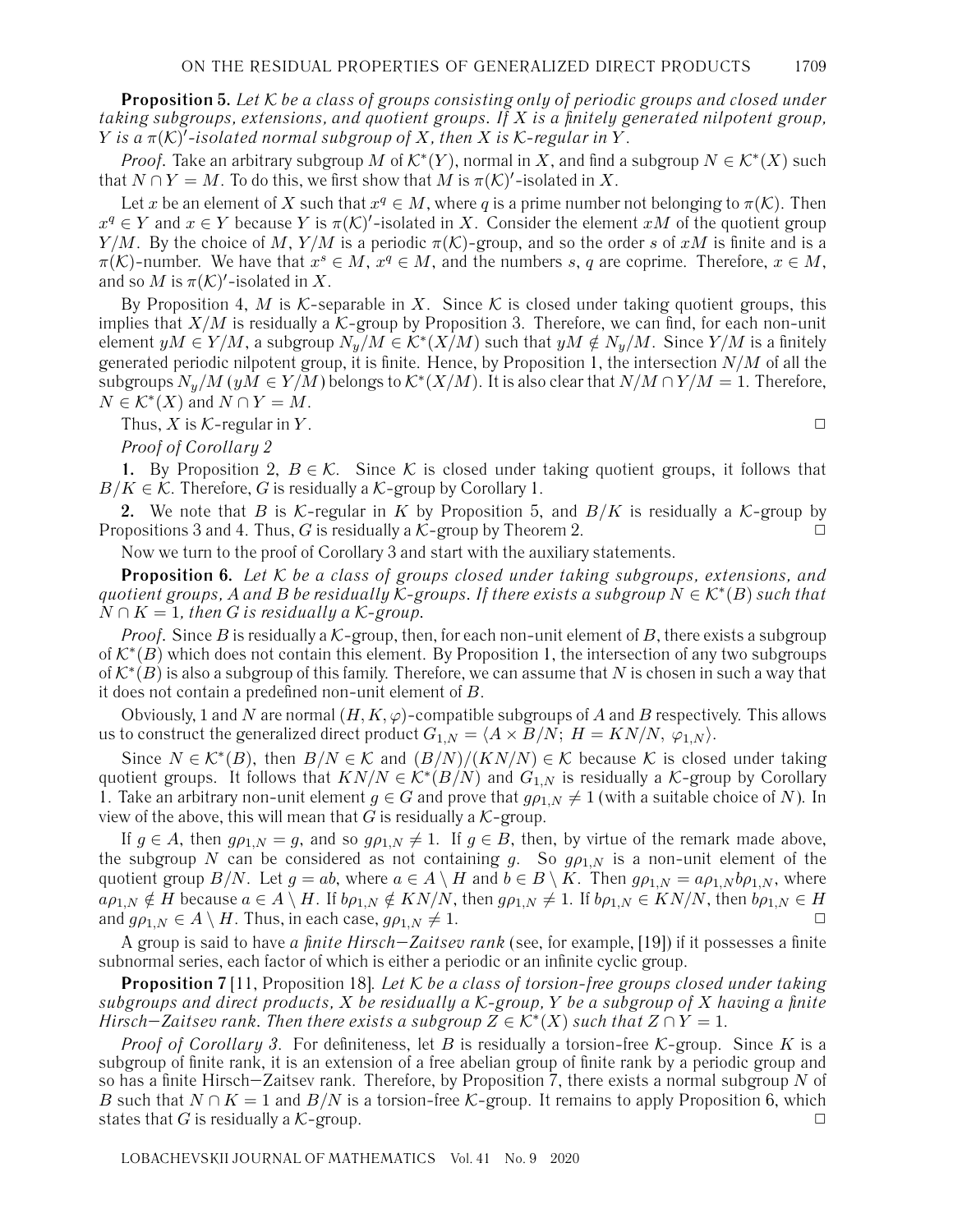#### 1710 TUMANOVA

#### 4. EXAMPLES

**Example 1.** Let K be a class of groups closed under taking direct products and satisfying the following conditions:

1)  $\mathbb Z$  is residually a  $\mathcal K$ -group;

2)  $\mathbb{Z}_p \notin \mathcal{K}$  for some prime number p.

Let also A and B be the free abelian groups of rank 2 with the bases  $\{a_1; a_2\}$  and  $\{b_1; b_2\}$  respectively,  $H = \text{sgp}\{a_1^p, a_2\}, K = \text{sgp}\{b_1, b_2^p\}, \text{ and } \varphi: H \to K \text{ be the isomorphism acting by the rule: } a_1^p \varphi = b_1,$  $a_2\varphi = b_2^p$ . Then G has the presentation

$$
G = \langle a_1, a_2, b_1, b_2; [a_1, a_2] = [b_1, b_2] = [a_1, b_1] = [a_1, b_2] = [a_2, b_1] = [a_2, b_2] = 1,
$$
  

$$
a_1^p = b_1, a_2 = b_2^p \rangle = \langle a_1, b_2; [a_1, b_2] = 1 \rangle.
$$

The groups A, B, and G are residually  $K$ -groups because each of them is the direct product of two infinite cyclic residually K-groups. The quotient groups  $A/H$  and  $B/K$  are isomorphic to  $\mathbb{Z}_p$  and so are not residually K-groups. Thus, the requirement that at least one of the groups  $A/H$  and  $B/K$  is residually a  $K$ -group is not necessary for G to be residually a  $K$ -group.

We note also that, if K consists of only periodic groups, then H and K are not  $\pi(\mathcal{K})'$ -isolated in A and B respectively, whereas A, B, and G are finitely generated nilpotent residually  $K$ -groups. This confirms the remark made after the statement of Corollary 2.

**Example 2.** Let  $K$  be a class of groups which consists of only periodic groups and satisfies the following conditions:

1)  $\mathbb Z$  is residually a  $\mathcal K$ -group;

2)  $\mathbb{Z}_p \notin \mathcal{K}$  for some prime number p.

Let also A, B, H, and K be infinite cyclic groups generated by a, b,  $a^p$ , and  $b^p$  respectively,  $\varphi: H \to K$ be the isomorphism mapping  $a^p$  to  $b^p$ . Then G has the presentation

$$
G = \langle a, b; [a, b] = 1, a^p = b^p \rangle.
$$

As above, the quotient groups  $A/H$  and  $B/K$  are isomorphic to  $\mathbb{Z}_p$  and hence are not residually K-groups. Let  $\psi: A \to B$  be the isomorphism mapping a to b. It is directly verified that the set  $\{(R, R\psi)| R \in \mathcal{K}^*(A)\}\$ is contained in the family of all pairs of normal  $(H, K, \varphi)$ -compatible subgroups of  $\mathcal{K}^*(A)$  and  $\mathcal{K}^*(B)$  respectively. Since A and B are residually K-groups, then  $\mathcal{K}^*(A)$  and  $\mathcal{K}^*(A)\psi$  are filtrations. It follows that the necessary condition for  $G$  to be residually a  $K$ -group is fulfilled.

Consider the non-unit element  $q = a^{-1}b \in G$  and take an arbitrary homomorphism  $\sigma$  of G onto a K-group. Since K consists of only periodic groups, the order q of  $g\sigma$  is finite and is a  $\pi(\mathcal{K})$ -number. We have  $(g\sigma)^q = 1$  and  $(g\sigma)^p = ((a^{-1}b)^p)\sigma = (a^{-p}b^p)\sigma = 1$ . Since  $\mathbb{Z}_p \notin \mathcal{K}$ , then  $p \notin \pi(\mathcal{K})$  and hence  $(p, q) = 1$ . Therefore,  $q\sigma = 1$ , and so G is not residually a K-group.

Thus, if both the groups  $A/H$  and  $B/K$  are not residually K-groups, then G may not be residually a K-group. Therefore, the condition on the groups  $A/H$  and  $B/K$  from the statement of Theorem 1 cannot be discarded.

#### FUNDING

The author was supported by the Russian Foundation for Basic Research (project no. 18-31-00187).